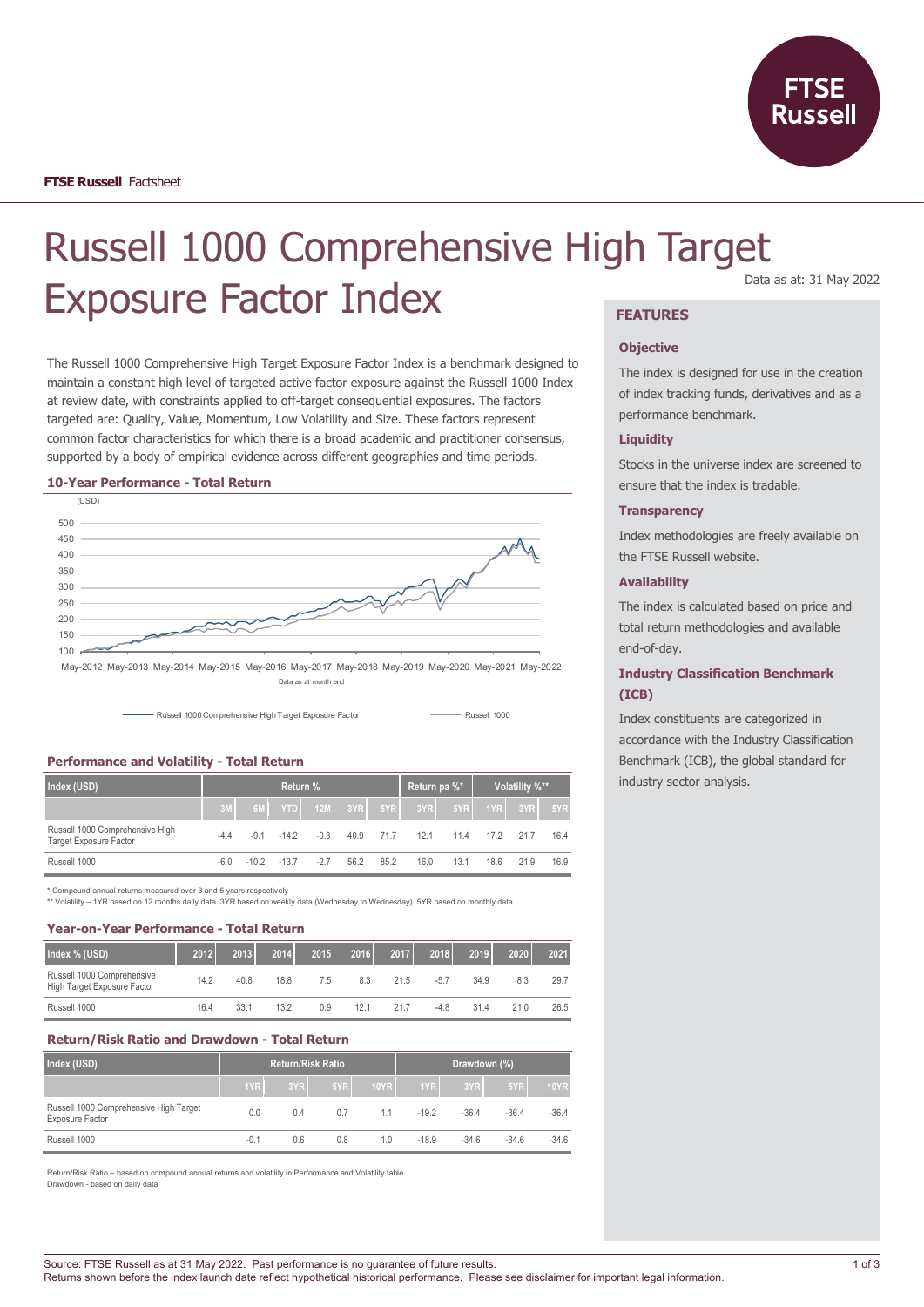# **Top 10 Constituents**

| <b>Constituent</b>    | <b>ICB Industry</b>           | Net MCap (USDm) | Wgt % |
|-----------------------|-------------------------------|-----------------|-------|
| Costco Wholesale Corp | <b>Consumer Discretionary</b> | 1,861,233       | 4.83  |
| Microsoft Corp        | Technology                    | 1,742,777       | 4.52  |
| Berkshire Hathaway B  | Financials                    | 1,472,089       | 3.82  |
| Progressive Corp      | Financials                    | 1,318,232       | 3.42  |
| Waste Mgmt Inc        | Utilities                     | 1,285,250       | 3.34  |
| Ford Motor Company    | <b>Consumer Discretionary</b> | 1,065,226       | 2.76  |
| Apple Inc.            | Technology                    | 1,048,254       | 2.72  |
| <b>Public Storage</b> | <b>Real Estate</b>            | 991,446         | 2.57  |
| Danaher Corp          | <b>Health Care</b>            | 972.742         | 2.52  |
| Allstate Corp         | Financials                    | 777,522         | 2.02  |
| <b>Totals</b>         |                               | 12,534,771      | 32.53 |

## **ICB Industry Breakdown**

| <b>ICB Code</b> | <b>ICB Industry</b>           | No. of Cons | Net MCap (USDm) | Wgt %  |
|-----------------|-------------------------------|-------------|-----------------|--------|
| 10              | Technology                    | 31          | 7,027,109       | 18.24  |
| 15              | Telecommunications            | 7           | 240,084         | 0.62   |
| 20              | <b>Health Care</b>            | 29          | 2,382,107       | 6.18   |
| 30              | Financials                    | 46          | 7,372,068       | 19.13  |
| 35              | <b>Real Estate</b>            | 20          | 2,466,508       | 6.40   |
| 40              | <b>Consumer Discretionary</b> | 33          | 6,019,683       | 15.62  |
| 45              | <b>Consumer Staples</b>       | 29          | 2,700,223       | 7.01   |
| 50              | Industrials                   | 73          | 6,029,559       | 15.65  |
| 55              | <b>Basic Materials</b>        | 11          | 1,398,912       | 3.63   |
| 60              | Energy                        | 1           | 2,993           | 0.01   |
| 65              | <b>Utilities</b>              | 26          | 2,892,910       | 7.51   |
| <b>Totals</b>   |                               | 306         | 38,532,156      | 100.00 |

# **Index Characteristics**

| <b>Attributes</b>       | Russell 1000 Comprehensive High<br><b>Target Exposure Factor</b> |
|-------------------------|------------------------------------------------------------------|
| Number of constituents  | 306                                                              |
| Dividend Yield %        | 1.40                                                             |
| Constituent (Wgt %)     |                                                                  |
| Average                 | 0.33                                                             |
| Largest                 | 4.83                                                             |
| Median                  | 0.08                                                             |
| Top 10 Holdings (Wgt %) | 32.52                                                            |

# **INFORMATION**

# **Index Universe**

Russell 1000

**Index Launch**

10 February 2020

# **Base Date**

30 June 2010

**Base Value**

1000

# **Investability Screen**

Actual free float and liquidity screen applied to underlying

#### **Index Calculation**

End-of-day

# **End-of-Day Distribution**

Via FTP and email

#### **Currency**

USD, EUR, GBP, JPY, AUD, CNY, HKD, CAD

# **Review Dates**

Semi annually in June and December

# **History**

Available from June 2000